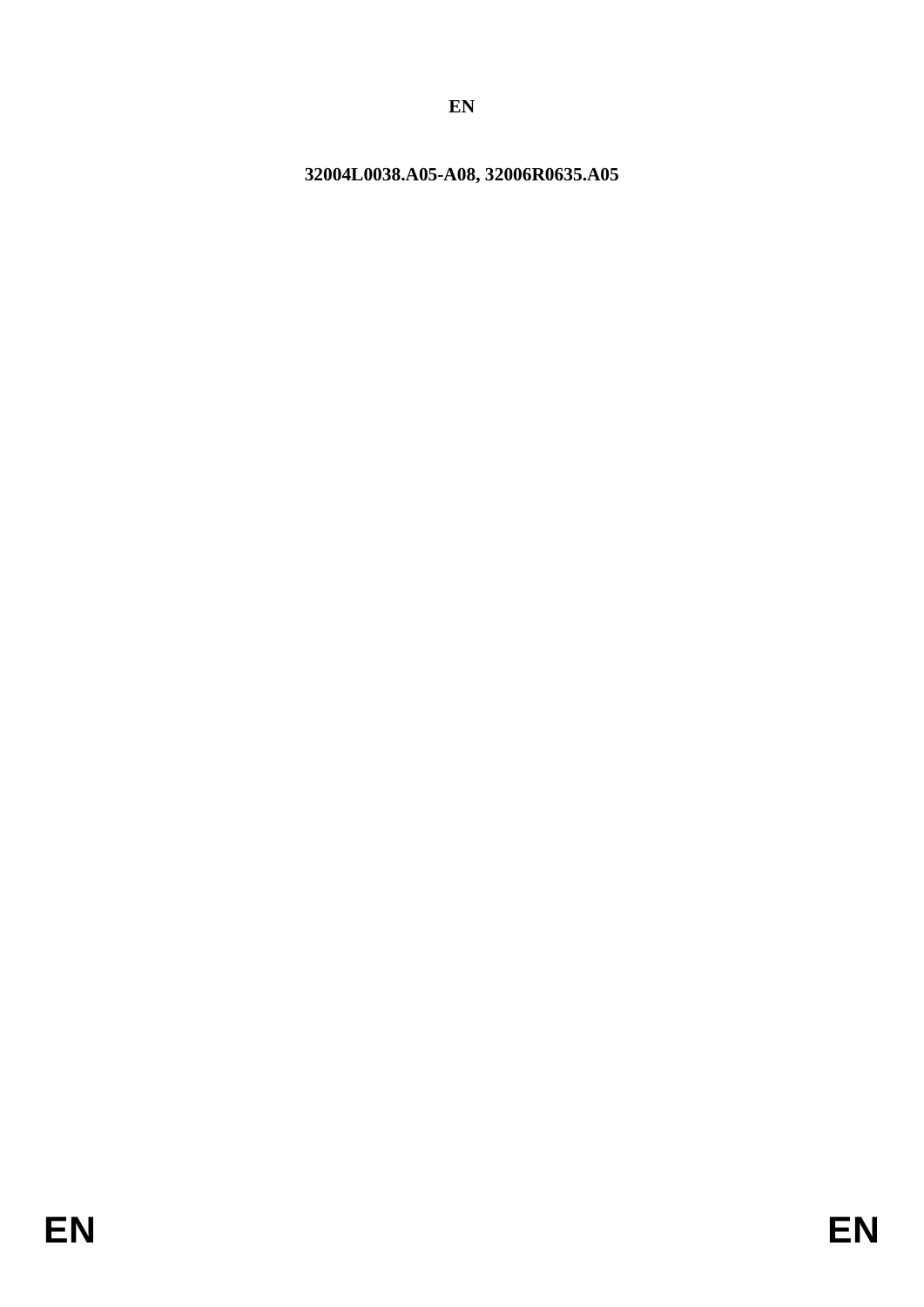## **DECISION OF THE EEA JOINT COMMITTEE No 158/2007**

#### **of 7 December 2007**

#### **amending Annex V (Free movement of workers) and Annex VIII (Right of establishment) to the EEA Agreement**

#### THE EEA JOINT COMMITTEE,

Having regard to the Agreement on the European Economic Area, as amended by the Protocol adjusting the Agreement on the European Economic Area, hereinafter referred to as 'the Agreement', and in particular Article 98 thereof,

#### Whereas:

- (1) Annex V to the Agreement was amended by Decision of the EEA Joint Committee No 43/2005 of [1](#page-1-0)1 March 2005  $^{-1}$ .
- (2) Annex VIII to the Agreement was amended by Decision of the EEA Joint Committee No  $43/2005$  of 11 March  $2005^2$ .
- (3) Directive 2004/38/EC of the European Parliament and of the Council of 29 April 2004 on the right of citizens of the Union and their family members to move and reside freely within the territory of the Member States amending Regulation (EEC) No 1612/68 and repealing Directives 64/221/EEC, 68/360/EEC, 72/194/EEC, 73/148/EEC, 75/34/EEC, 75/35/EEC, 90/364/EEC, 90/365/EEC and 93/96/EEC<sup>3</sup>, as corrected by OJ L 229, 29.6.2004, p. 35, OJ L 30, 3.2.2005, p. 27 and OJ L 197, 28.7.2005, p. 34, is to be incorporated into the Agreement.
- (4) Commission Regulation (EC) No 635/2006 of 25 April 2006 repealing Regulation (EEC) No 1251/70 on the right of workers to remain in the territory of a Member State after having been employed in that  $State<sup>4</sup>$  is to be incorporated into the Agreement.
- (5) Directive 2004/38/EC repeals, with effect from 30 April 2006, Council Directives 64/221/EC<sup>5</sup>, 68/360/EEC<sup>6</sup>, 72/194/EEC<sup>7</sup>, 73/148/EEC<sup>8</sup>, 75/34/EEC<sup>9</sup>, 75/35/EEC<sup>10</sup>,

-

<sup>&</sup>lt;sup>1</sup> OJ L 198, 25.7.2005, p. 45.<br><sup>2</sup> OJ L 198, 25.7.2005, p. 45.<br><sup>3</sup> OJ L 158, 30.4.2004, p. 77.<br><sup>4</sup> OJ L 112, 26.4.2006, p. 9.

 $5$  OJ L 56, 4.4.1964, p. 850.

<sup>6</sup> OJ L 257, 19.10.1968, p. 13.

<sup>7</sup> OJ L 121, 26.5.1972, p. 32.

<sup>8</sup> OJ L 172, 28.6.1973, p. 14.

 $^{9}$  OJ L 14, 20.1.1975, p. 10.

<span id="page-1-0"></span> $^{10}$  OJ L 14, 20.1.1975, p. 14.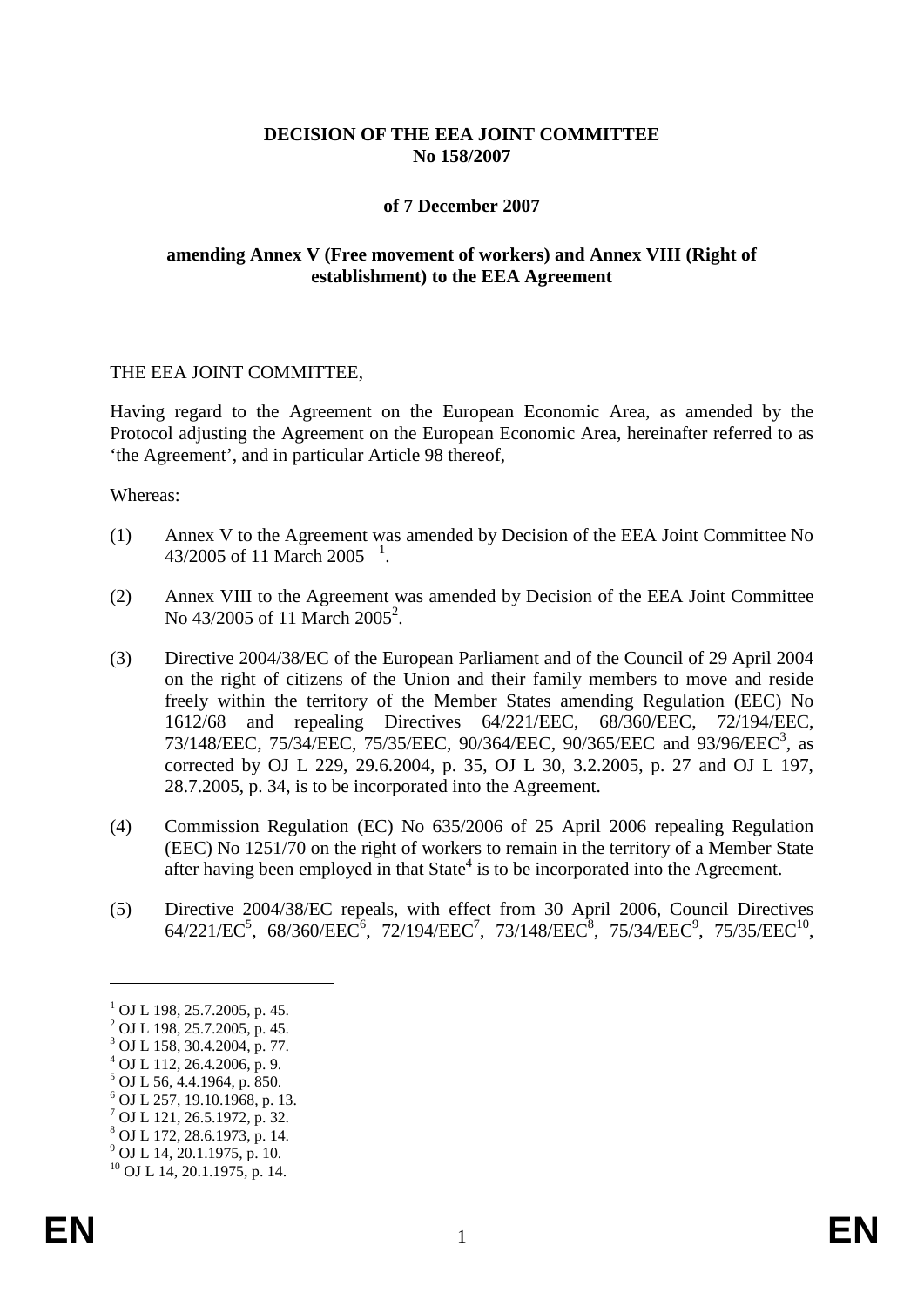90/364/EEC<sup>11</sup>, 90/365/EEC<sup>12</sup> and 93/96/EEC<sup>13</sup>, which are incorporated into the Agreement and which are consequently to be repealed under the Agreement.

- (6) Directive 2004/38/EC repeals, with effect from 30 April 2006, Articles 10 and 11 of Council Regulation (EEC) No  $1612/68^{14}$ , which is incorporated into the Agreement.
- (7) Regulation (EC) No 635/2006 repeals, with effect from 30 April 2006, Regulation  $(EEC)$  No  $1251/70^{15}$ , which is incorporated into the Agreement and which consequently is to be repealed under the Agreement.
- (8) The concept of 'Union Citizenship' is not included in the Agreement.
- (9) Immigration policy is not part of the Agreement.
- (10) The Agreement does not apply to third country nationals. Family members within the meaning of the Directive having third country nationality shall nevertheless enjoy certain derived rights such as those foreseen in Articles 12(2), 13(2) and 18 when entering or moving to the host country.
- (11) Decision of the EEA Joint Committee No  $191/1999^{16}$  of 17 December 1999 introduced new sectoral adaptations to Annex V and Annex VIII to the Agreement with regard to Liechtenstein, which were amended by the Agreement on the Participation of the Czech Republic, the Republic of Estonia, the Republic of Cyprus, the Republic of Latvia, the Republic of Lithuania, the Republic of Hungary, the Republic of Malta, the Republic of Poland, the Republic of Slovenia and the Slovak Republic in the European Economic Area<sup>17</sup>, signed in Luxembourg on 14 October 2003.
- (12) The incorporation of Directive 2004/38/EC into the Agreement shall be without prejudice to these sectoral adaptations with regard to Liechtenstein,

HAS DECIDED AS FOLLOWS:

## *Article 1*

Annex VIII to the Agreement shall be amended as follows:

1. The text of point 3 (Council Directive 73/148/EEC) shall be replaced by the following:

'**32004 L 0038**: Directive 2004/38/EC of the European Parliament and of the Council of 29 April 2004 on the right of citizens of the Union and their family members to move and reside freely within the territory of the Member States amending Regulation (EEC) No 1612/68 and repealing Directives 64/221/EEC, 68/360/EEC,

-

<sup>&</sup>lt;sup>11</sup> OJ L 180, 13.7.1990, p. 26.<br><sup>12</sup> OJ L 180, 13.7.1990, p. 28.<br><sup>13</sup> OJ L 317, 18.12.1993, p. 59.<br><sup>14</sup> OJ L 257, 19.10.1968, p. 2.<br><sup>15</sup> OJ L 142, 30.6.1970, p. 24.<br><sup>16</sup> OJ L 74, 15.3.2001, p. 29.<br><sup>17</sup> OJ L 130, 29.4.2004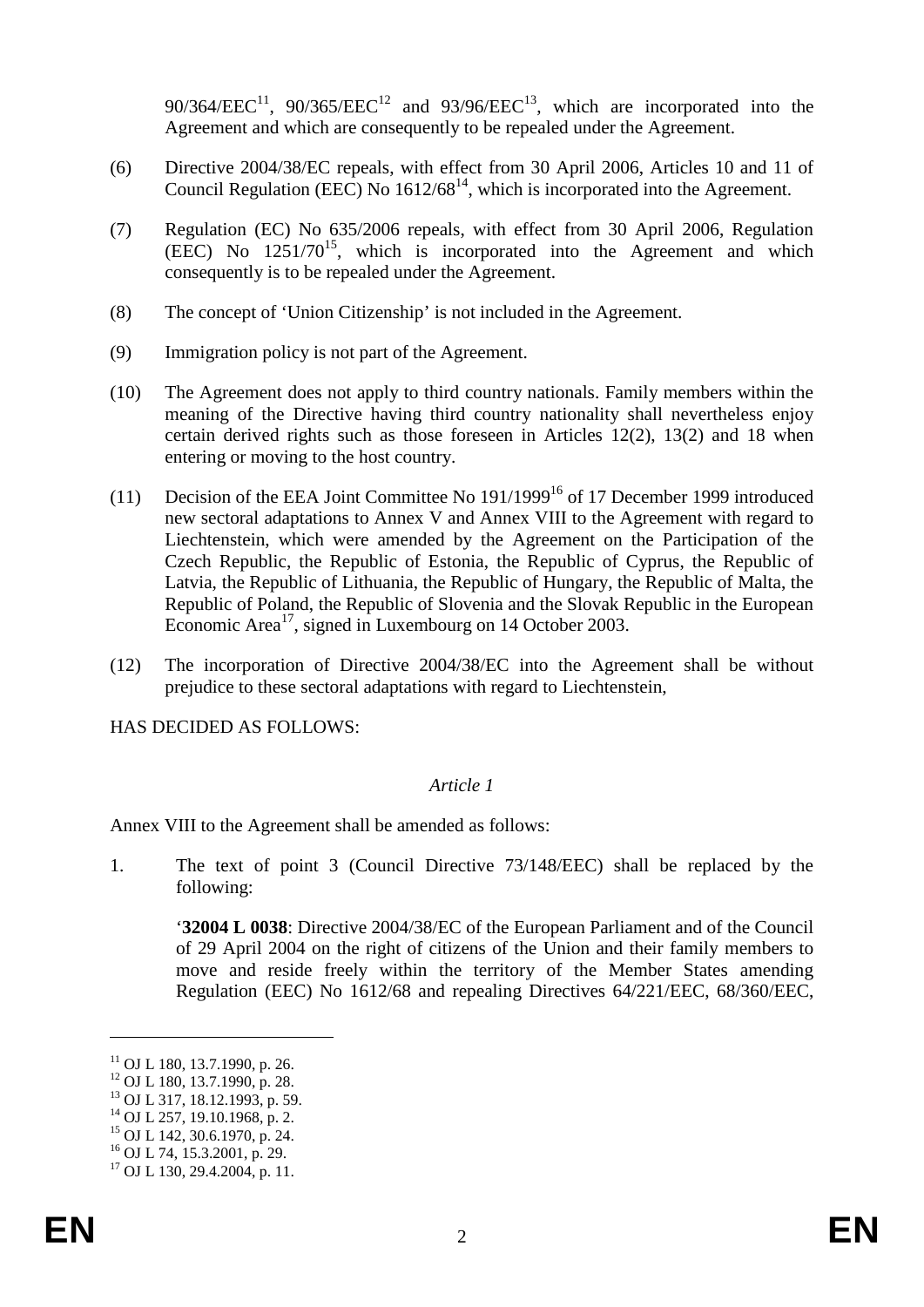72/194/EEC, 73/148/EEC, 75/34/EEC, 75/35/EEC, 90/364/EEC, 90/365/EEC and 93/96/EEC (OJ L 158, 30.4.2004, p. 77), as corrected by OJ L 229, 29.6.2004, p. 35, OJ L 30, 3.2.2005, p. 27 and OJ L 197, 28.7.2005, p. 34.

The provisions of the Directive shall, for the purposes of the Agreement, be read with the following adaptations:

- (a) The Directive shall apply, as appropriate, to the fields covered by this Annex.
- (b) The Agreement applies to nationals of the Contracting Parties. However, members of their family within the meaning of the Directive possessing third country nationality shall derive certain rights according to the Directive.
- (c) The words 'Union citizen(s)' shall be replaced by the words 'national(s) of EC Member States and EFTA States'.
- (d) In Article 24(1) the word 'Treaty' shall read 'Agreement' and the words 'secondary law' shall read 'secondary law incorporated in the Agreement'.'
- 2. The texts of points 4 (Council Directive 75/34/EEC), 5 (Council Directive 75/35/EEC), 6 (Council Directive 90/364/EEC), 7 (Council Directive 90/365/EEC) and 8 (Council Directive 93/96/EEC) shall be deleted.

## *Article 2*

Annex V to the Agreement shall be amended as follows:

1. The text of point 1 (Council Directive 64/221/EEC) shall be replaced by the following:

'The act referred to in point 3 of Annex VIII to this Agreement (Directive 2004/38/EC of the European Parliament and of the Council), as adapted for the purposes of the Agreement shall apply, as appropriate, to the fields covered by this Annex.'

- 2. The following indent shall be added in point 2 (Council Regulation (EEC) No 1612/68):
	- '- **32004 L 0038**: Directive 2004/38/EC of the European Parliament and of the Council of 29 April 2004 (OJ L 158, 30.4.2004, p. 77), as corrected by OJ L 229, 29.6.2004, p. 35, OJ L 30, 3.2.2005, p. 27 and OJ L 197, 28.7.2005, p. 34.'
- 3. The text of point 4 (Commission Regulation (EEC) No 1251/70) shall be replaced by the following:

'**32006 R 0635**: Commission Regulation (EC) No 635/2006 of 25 April 2006 repealing Regulation (EEC) No 1251/70 on the right of workers to remain in the territory of a Member State after having been employed in that State (OJ L 112,  $26.4.2006$ , p. 9).'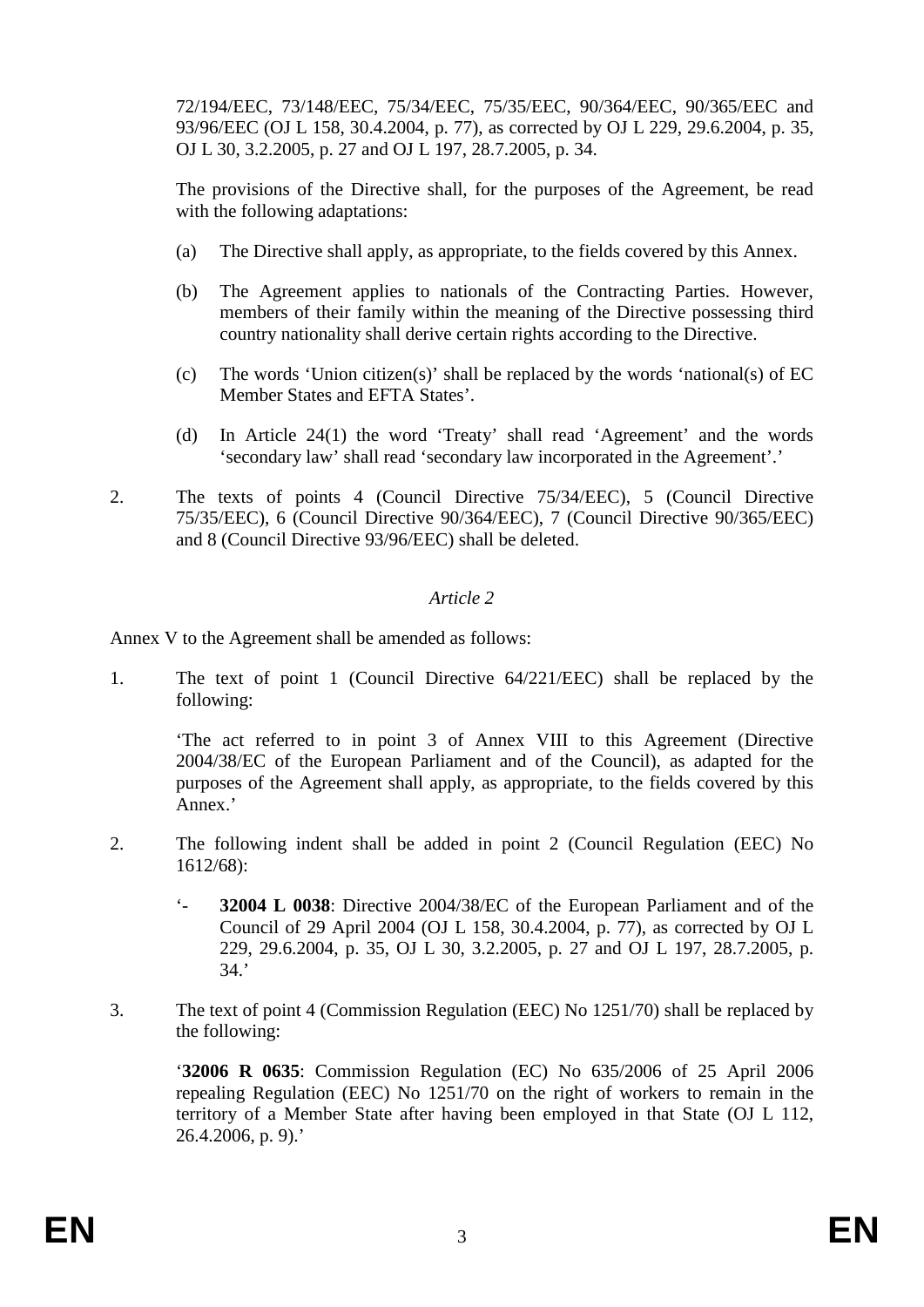4. The texts of points 3 (Council Directive 68/360/EEC) and 5 (Council Directive 72/194/EEC) shall be deleted.

# *Article 3*

The texts of Directive 2004/38/EC and Regulation (EC) No 635/2006 in the Icelandic and Norwegian languages, to be published in the EEA Supplement to the *Official Journal of the European Union*, shall be authentic.

## *Article 4*

This Decision shall enter into force on 8 December 2007, provided that all the notifications under Article 103(1) of the Agreement have been made to the EEA Joint Committee\*.

## *Article 5*

This Decision shall be published in the EEA Section of, and in the EEA Supplement to, the *Official Journal of the European Union*.

Done at Brussels, 7 December 2007.

*For the EEA Joint Committee The President*

*Stefán Haukur Jóhannesson*

*The Secretaries to the EEA Joint Committee*

*Bergdis Ellertsdóttir Matthias Brinkmann*

-

<sup>\*</sup> Constitutional requirements indicated.